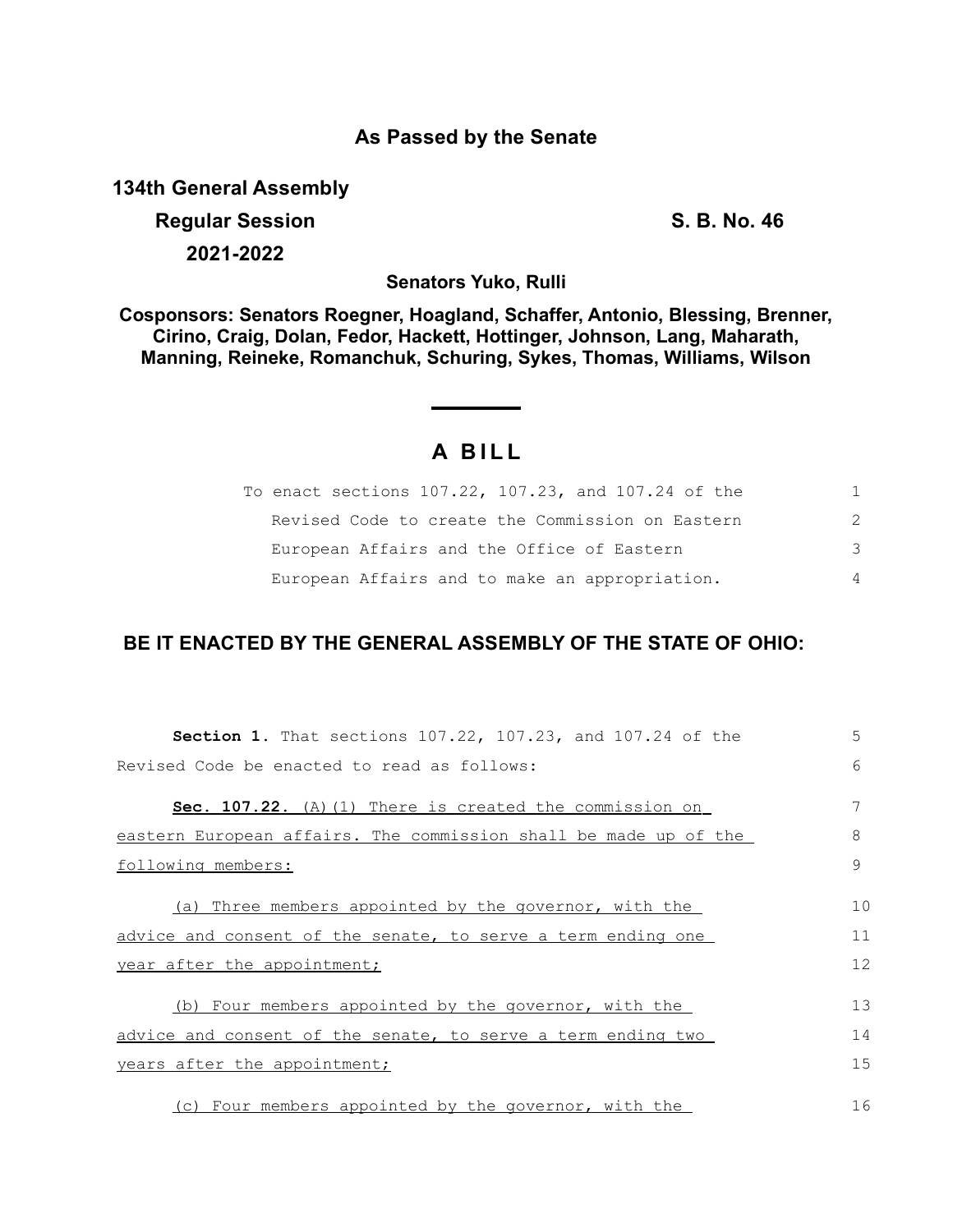| advice and consent of the senate, to serve a term ending three     | 17 |
|--------------------------------------------------------------------|----|
| years after the appointment;                                       | 18 |
| (d) Two nonvoting members who are members of the house of          | 19 |
| representatives and appointed by the speaker of the house of       | 20 |
| representatives, with one member being from the majority party     | 21 |
| and one member being from the minority party;                      | 22 |
| (e) Two nonvoting members who are members of the senate            | 23 |
| and appointed by the president of the senate, with one member      | 24 |
| being from the majority party and one member being from the        | 25 |
| minority party.                                                    | 26 |
| (2) The speaker of the house of representatives shall              | 27 |
| recommend to the governor two persons and the minority leader of   | 28 |
| the house of representatives shall recommend to the governor one   | 29 |
| person to be appointed under division (A)(1)(a), (b), or (c) of    | 30 |
| this section.                                                      | 31 |
| (3) The president of the senate shall recommend to the             | 32 |
| governor two persons and the minority leader of the senate shall   | 33 |
| recommend to the governor one person to be appointed under         | 34 |
| division (A)(1)(a), (b), or (c) of this section.                   | 35 |
| (4) Members appointed under divisions (A) (1) (a), (b), and        | 36 |
| (c) of this section shall be of eastern European origin, United    | 37 |
| States citizens or lawful, permanent, residents, representative    | 38 |
| of various geographical regions of eastern European people, and    | 39 |
| proportionally representative of the eastern European              | 40 |
| composition of the state.                                          | 41 |
| (B) (1) After the initial appointments, each term of office        | 42 |
| for members appointed under divisions (A) (1) (a), (b), and (c) of | 43 |
| this section shall be for three years. The members shall serve     | 44 |
| from the date of the members' appointment until the end of the     | 45 |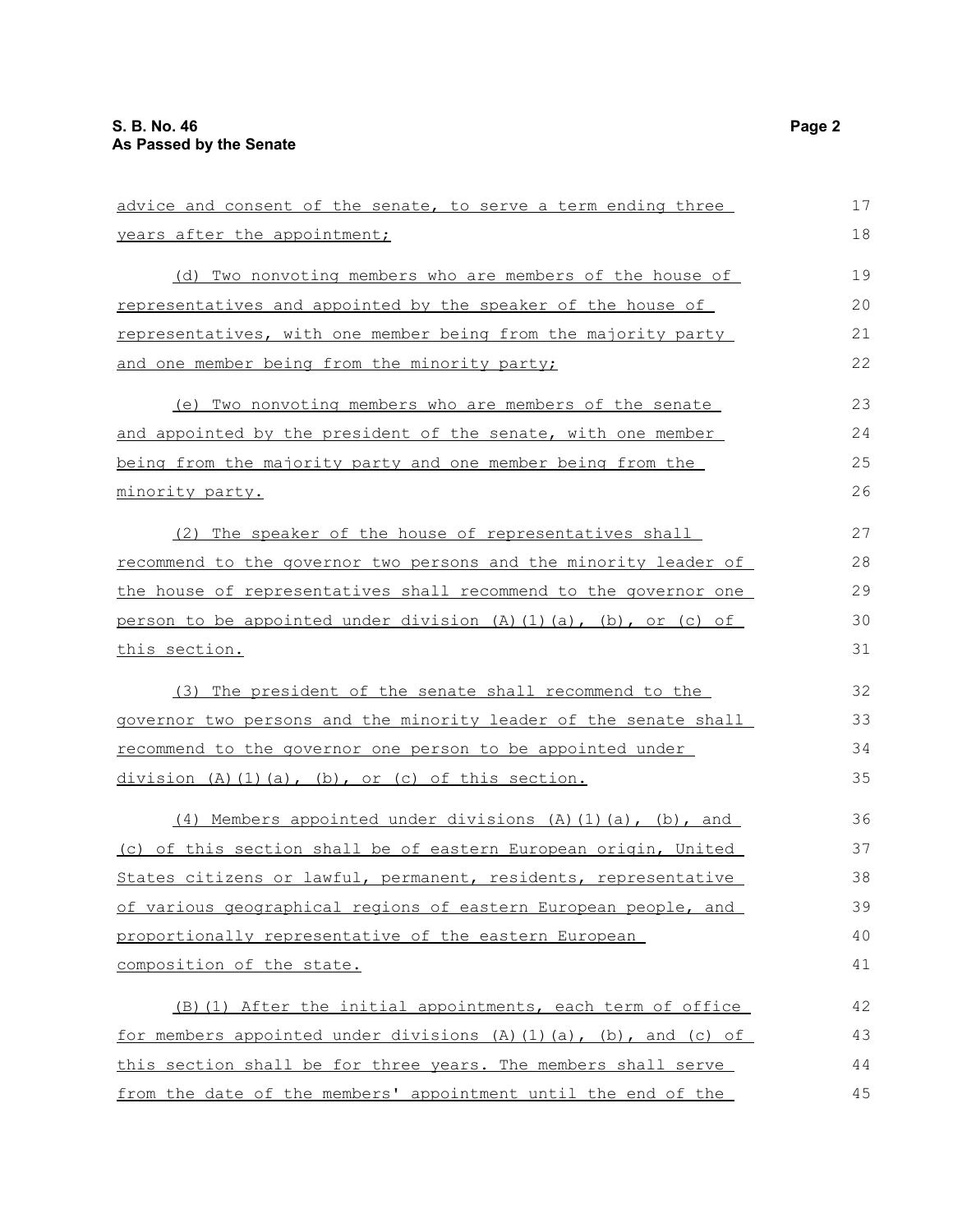| three-year term for which the members were appointed.              |    |  |
|--------------------------------------------------------------------|----|--|
| (2) Except for members appointed under divisions (A) (1) (d)       | 47 |  |
| and (e) of this section, members shall remain in office after      | 48 |  |
| the members' term has expired until the earlier of the following   | 49 |  |
| occur:                                                             | 50 |  |
| (a) A successor to the office is appointed;                        | 51 |  |
| (b) Thirty days have passed since the end of a member's            | 52 |  |
| term and no successor has been appointed.                          | 53 |  |
| (3) Members appointed to the commission under divisions            | 54 |  |
| $(A)$ (1) (d) and (e) of this section shall serve until the ending | 55 |  |
| date of the members' term as members of the general assembly.      | 56 |  |
| (4) Vacancies shall be filled in the same manner as                | 57 |  |
| appointment. Any member appointed to fill a vacancy shall serve    | 58 |  |
| the remainder of the original term for which the vacancy was       | 59 |  |
| <u>filled.</u>                                                     | 60 |  |
| (C) The commission shall meet not less than six times              | 61 |  |
| during a calendar year. During the first meeting, the commission   | 62 |  |
| shall elect a chairperson, vice-chairperson, and other officers    | 63 |  |
| from its members appointed under divisions (A) (1) (a), (b), and   | 64 |  |
| (c) of this section. The commission shall prescribe rules to       | 65 |  |
| govern the commission.                                             | 66 |  |
| (D) Six voting members constitute a quorum and no action           | 67 |  |
| shall be taken without the affirmative vote of six voting          | 68 |  |
| members.                                                           | 69 |  |
| (E) Members appointed under divisions (A) (1) (a), (b), and        | 70 |  |
| (c) of this section shall be compensated for actual and            | 71 |  |
| necessary expenses incurred and for each day that a member is      | 72 |  |
| engaged in commission duties, not to exceed one day per month.     | 73 |  |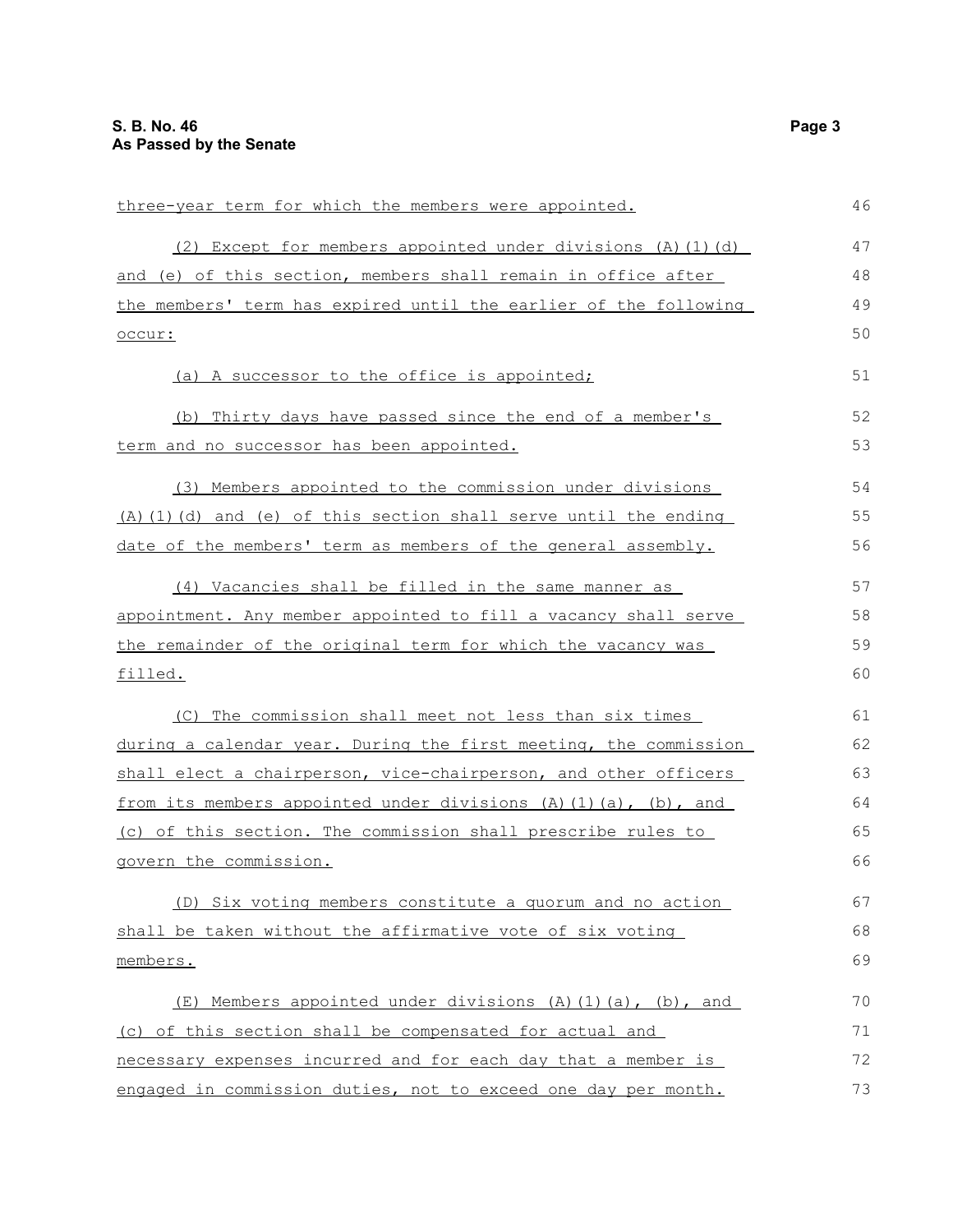**Sec. 107.23.** (A) The commission on eastern European affairs shall do all of the following: (1) Gather and disseminate information and conduct hearings, conferences, investigations, and special studies on issues and programs concerning eastern European people; (2) Secure appropriate recognition of accomplishments and contributions of eastern European people to the state; (3) Promote public awareness of the issues of eastern European people by conducting a program of public education; (4) Develop, coordinate, and assist other public and private organizations that serve eastern European people, including conducting training programs for community leadership and service project staff; (5) Advise the governor, general assembly, and state departments and agencies regarding the nature, magnitude, and priorities of the issues of eastern European people; (6) Advise the governor, general assembly, and state departments and agencies on the special needs of eastern European people regarding education, employment, energy, health, housing, welfare, and recreation and develop and implement policies and programs to address those needs; (7) Propose new programs concerning eastern European people to public and private agencies and evaluate any existing programs within agencies; (8) Review and approve grants from federal, state, or private funds that are administered or subcontracted by the office of eastern European affairs under section 107.24 of the Revised Code; 74 75 76 77 78 79 80 81 82 83 84 85 86 87 88 89  $90$ 91 92 93 94 95 96 97 98 99 100 101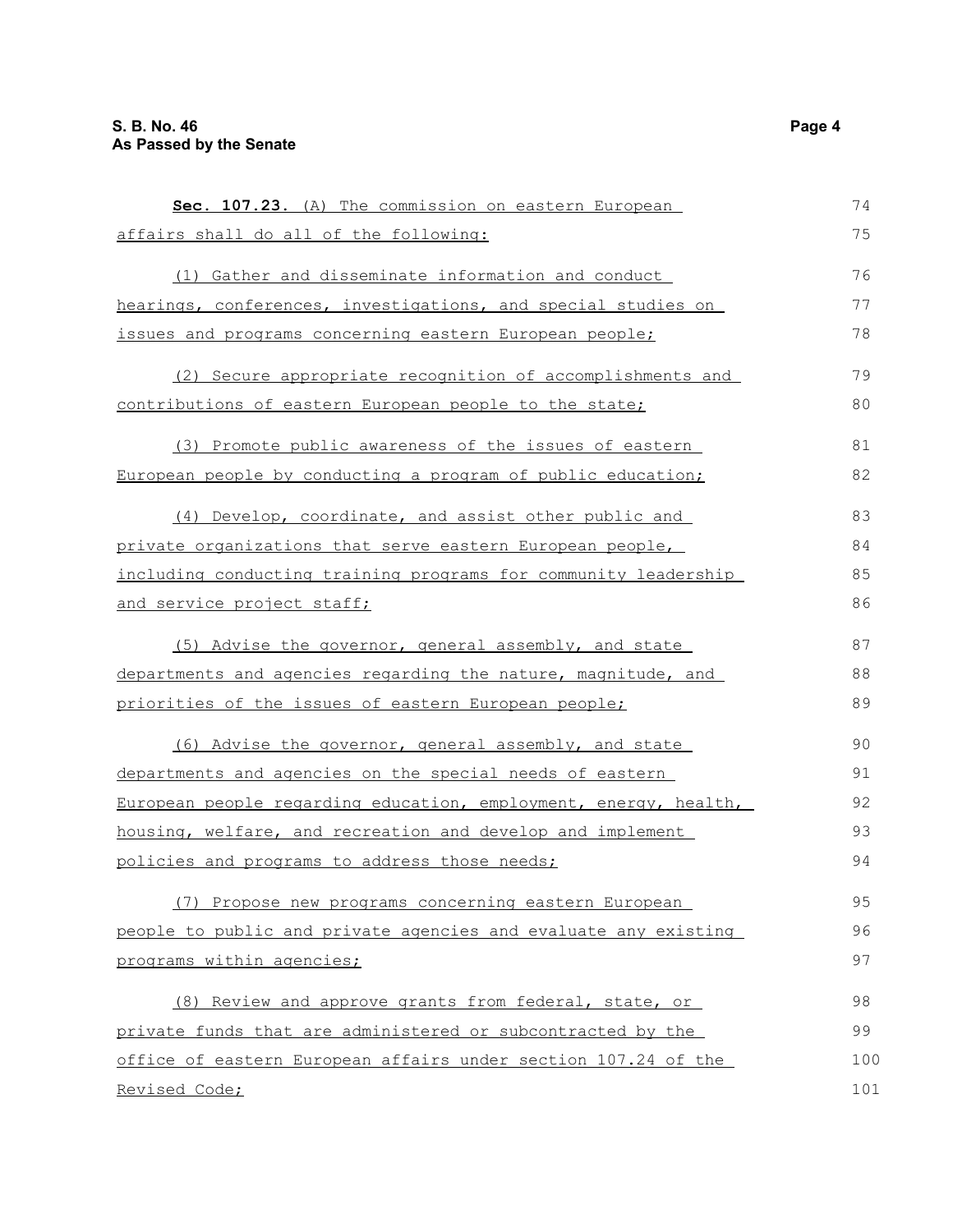| (9) Review and approve the annual report prepared by the         | 102 |
|------------------------------------------------------------------|-----|
| office of eastern European affairs under section 107.24 of the   | 103 |
| Revised Code;                                                    | 104 |
| (10) Coordinate and provide information regarding                | 105 |
| available state services to meet the needs of eastern European   | 106 |
| people;                                                          | 107 |
| (11) Appoint a director to the office of eastern European        | 108 |
| <u>affairs.</u>                                                  | 109 |
| (B) As used in this section and sections 107.22 and 107.24       | 110 |
| of the Revised Code, "eastern European people" means persons who | 111 |
| possess either of the following characteristics:                 | 112 |
| (1) Use an eastern European language as the person's             | 113 |
| primary language;                                                | 114 |
| (2) Identify as or are regarded in the community as being        | 115 |
| of Albanian, Belarusian, Bosnian and Herzegovinian, Bulgarian,   | 116 |
| Carpatho-Rusyn, Croatian, Czech, east European Jewish, Estonian, | 117 |
| Greek, Hungarian, Kashubian, Kosovar, Latvian, Lithuanian,       | 118 |
| Lusatian Sorbian, Macedonian, Moldovans, Montenegrins, Polish,   | 119 |
| Romanian, Russian, Serbian, Slovenian, Transylvanian Saxon,      | 120 |
| Ukranian, or any other eastern European origin.                  | 121 |
| Sec. 107.24. (A) There is created the office of eastern          | 122 |
| European affairs. The office shall serve the commission on       | 123 |
| eastern European affairs, which shall appoint a director for the | 124 |
| office. The director shall serve at the pleasure of the          | 125 |
| commission.                                                      | 126 |
| (B) The director of the office of eastern European               | 127 |
| affairs, with approval of the commission on eastern European     | 128 |
| affairs, shall appoint employees as are necessary to carry out   | 129 |
| the duties of the office. The employees shall serve at the       | 130 |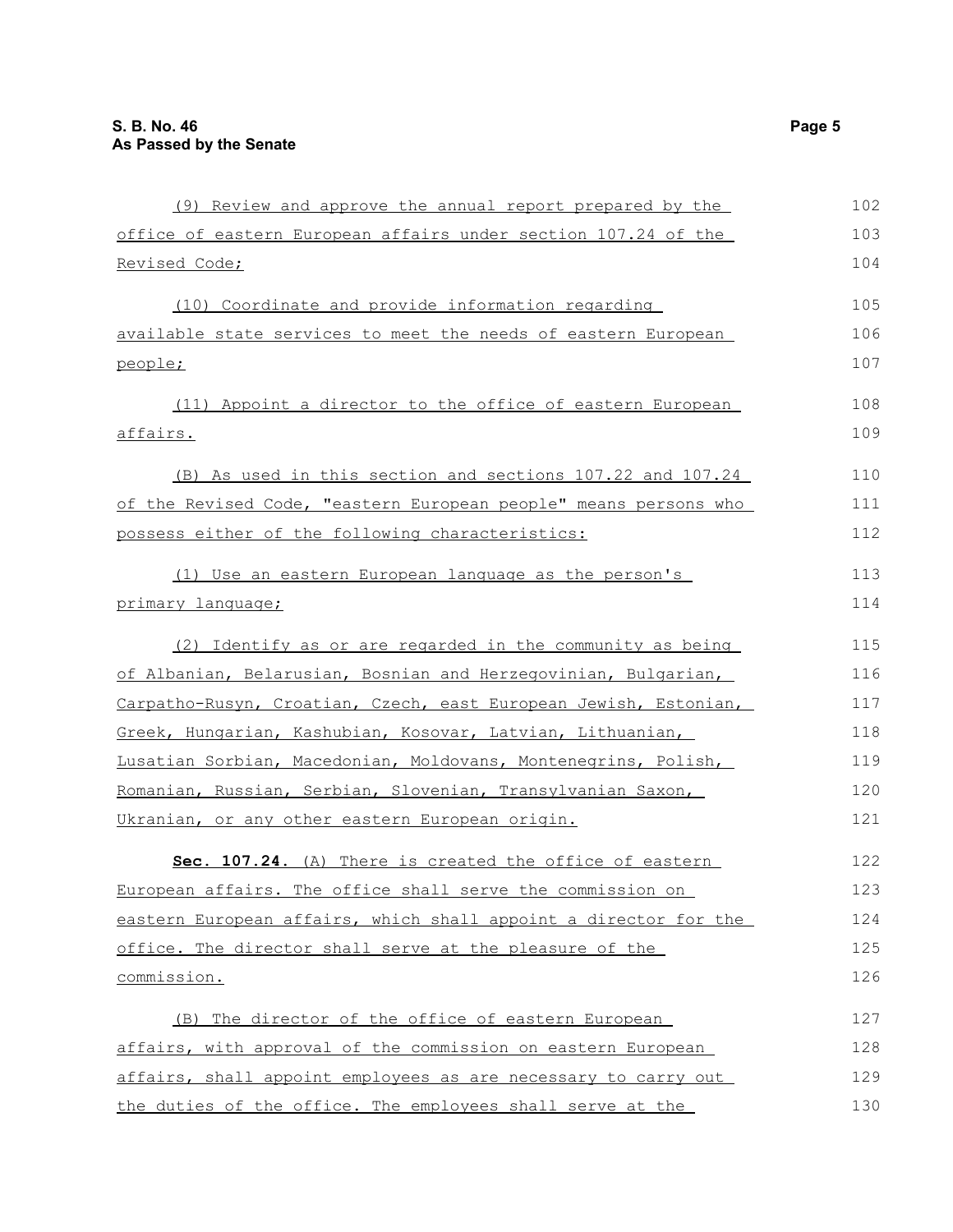| pleasure of the director.                                                | 131 |  |
|--------------------------------------------------------------------------|-----|--|
| (C) The office shall do all of the following:                            | 132 |  |
| (1) Provide information and advise the commission of                     | 133 |  |
| eastern European affairs on proposed solutions to problems of            | 134 |  |
| eastern European people;                                                 | 135 |  |
| (2) Serve as a clearinghouse to review and comment on all                | 136 |  |
| proposals to meet the needs of eastern European people that are          | 137 |  |
| submitted to the office by public and private agencies;                  | 138 |  |
| (3) Apply for and accept grants and gifts from government                | 139 |  |
| <u>and private sources to be administered by the office or </u>          | 140 |  |
| subcontracted to local agencies, as long as the local agencies           | 141 |  |
| use the grants and gifts for the public purpose intended;                | 142 |  |
| (4) Monitor and evaluate all programs subcontracted to                   | 143 |  |
| <u>local agencies by the commission on eastern European affairs and </u> | 144 |  |
| ensure that any grants and gifts from the government are being           | 145 |  |
| used for the public purpose intended;                                    | 146 |  |
| (5) Endeavor to ensure that eastern European people have                 | 147 |  |
| access to decision-making bodies in all state and local                  |     |  |
| <u>government departments and agencies;</u>                              | 149 |  |
| (6) Submit a written annual report of the office's                       | 150 |  |
| activities, accomplishments, and recommendations to the                  | 151 |  |
| commission on eastern European affairs;                                  | 152 |  |
| (7) Establish an advisory committee for special subjects,                | 153 |  |
| as needed, to facilitate and maximize community participation in         | 154 |  |
| the operation of the commission on eastern European affairs. An          | 155 |  |
| advisory committee shall be made up of persons representing              | 156 |  |
| community organizations, charitable institutions, public                 | 157 |  |
| officials, and other persons as determined by the office.                | 158 |  |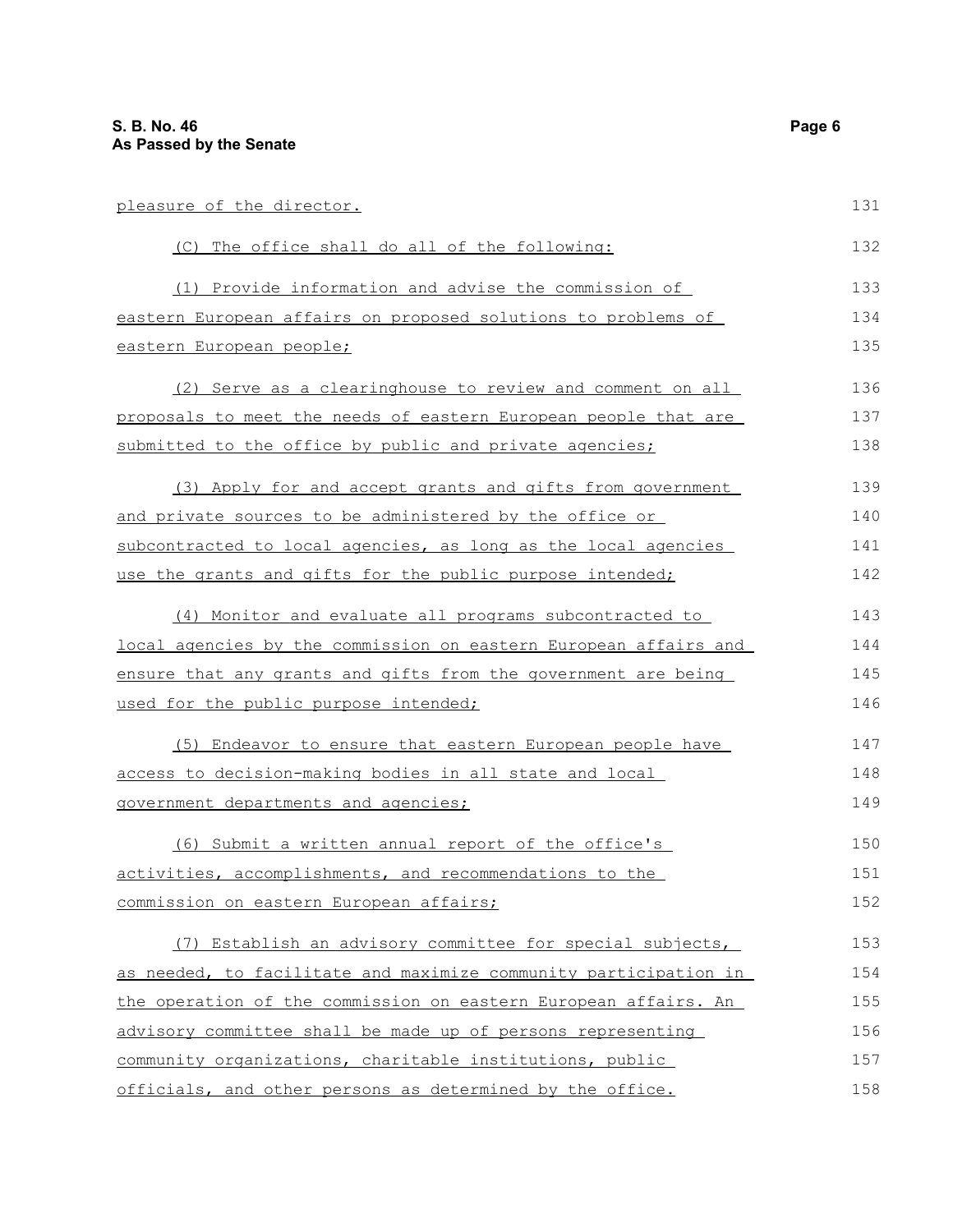| (8) Establish relationships with local governments, state        | 159 |
|------------------------------------------------------------------|-----|
| governments, and private businesses that promote and ensure      | 160 |
| equal opportunity for eastern European people in government,     | 161 |
| education, and employment.                                       | 162 |
| <b>Section 2.</b> All items in this act are hereby appropriated  | 163 |
| as designated out of any moneys in the state treasury to the     | 164 |
| credit of the designated fund. For all operating appropriations  | 165 |
| made in this act, those in the first column are for fiscal year  | 166 |
| 2022 and those in the second column are for fiscal year 2023.    | 167 |
| The operating appropriations made in this act are in addition to | 168 |
| any other operating appropriations made for the FY 2022-FY 2023  | 169 |
| biennium.                                                        | 170 |
| Section 3.                                                       | 171 |

172

|              |            | $\mathcal{L}$ | 3                                          |  | 4         | 5         |  |
|--------------|------------|---------------|--------------------------------------------|--|-----------|-----------|--|
| Α            |            |               | EEA COMMISSION ON EASTERN EUROPEAN AFFAIRS |  |           |           |  |
| B            |            |               | General Revenue Fund                       |  |           |           |  |
| $\mathsf{C}$ | GRF 147401 |               | Operating<br>Expenses                      |  | \$440,944 | \$440,944 |  |
| $\mathbb D$  |            |               | TOTAL GRF General Revenue Fund             |  | \$440,944 | \$440,944 |  |
| E            |            |               | TOTAL ALL BUDGET FUND GROUPS               |  | \$440,944 | \$440,944 |  |

173

**Section 4.** Within the limits set forth in this act, the Director of Budget and Management shall establish accounts 174 175